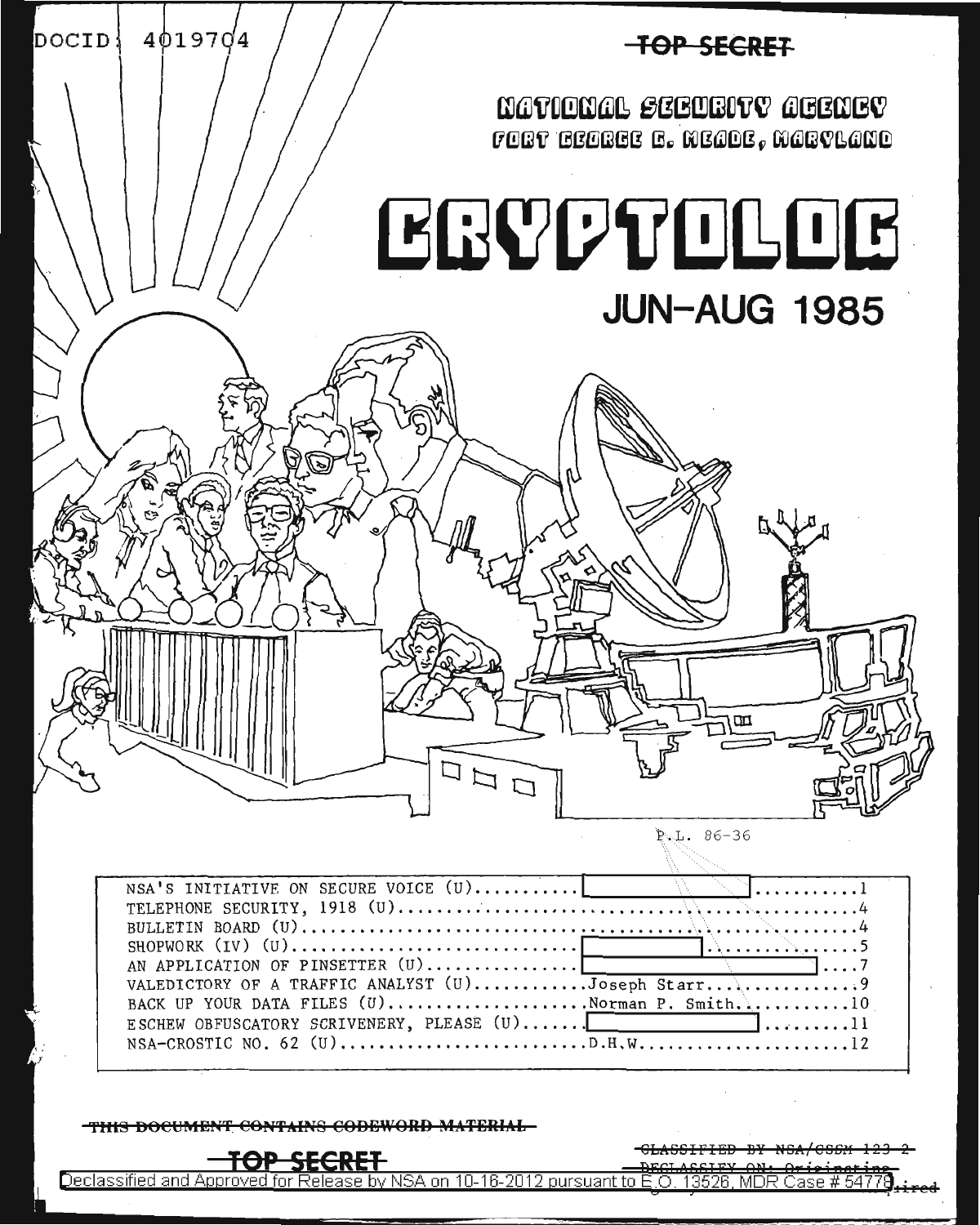#### **4019704**  $\overline{\mathtt{DOCID}}$ :

# **ERVPTOLOB**

Published by Pl, Techniques and Standards

| VOL. XII, Nos. 6-8<br>. June-August 1985                                                                                                                                                                                                                                                                                                                                                    |
|---------------------------------------------------------------------------------------------------------------------------------------------------------------------------------------------------------------------------------------------------------------------------------------------------------------------------------------------------------------------------------------------|
| PUBLISHER                                                                                                                                                                                                                                                                                                                                                                                   |
| <b>BOARD OF EDITORS</b>                                                                                                                                                                                                                                                                                                                                                                     |
| .<br>$(963 - 1103)$<br>Editor                                                                                                                                                                                                                                                                                                                                                               |
| $(963 - 5877)$<br>Collection<br>Computer Security<br>$(968 - 8141)$<br>$(963 - 1103)$<br>Computer Systems [19] Computer Systems<br>$(963 - 4740)$<br>Cryptanalysis<br>$(963 - 4704)$<br>(963-5330)<br>.<br>(963-1145)<br><b>Information Science</b><br>(963-3095)<br>Intelligence Research<br>$(963 - 5151)$<br>$\texttt{Language}$<br>$(963 - 3896)$<br>Linguistics $\ldots \ldots \ldots$ |
| (963-5655)<br>Mathematics<br>Puzzles David H. Williams (963-1103)<br>$(963 - 4423)$<br>Special Research  Vera R. Filby (968-8014)<br>Traffic Analysis Robert J. Hanyok (963-3888)                                                                                                                                                                                                           |
| (1963-3057)<br>Illustrator<br>.<br>(963-3369)<br>Distribution                                                                                                                                                                                                                                                                                                                               |

To submit articles or letters by mail, send to: Editor, CRYPTOLOG, Pl

If you used a word processor, please include the mag card, floppy or diskette along with your hard copy, with a notation as to what equipment, operating system, and software you used.

> 'via PLATFORM mail, send to: , cryptolg at bar 1cOS (bar-one-c-zero-fi ve) (note: no '0' in 'log')

Always include your full name, organization, and secure phone number.



Contents of CRYPTOLOG should not be reproduced or further disseminated outside the National Security Agency without the permission of the Publisher. Inquiries regarding reproduction and dissemination should be directed to the Editor.

 $P.L. 86-36$ 

# *EDITORIAL*

Analysts in NSA have an opportunity to share their views and experiences with others by writing for one of the several periodicals published in the Agency.

One of them is CRYPTOLOG. It is specifically intended for informal exchanges among analysts on subjects of interest to them. The editorial blue pencil is lightly applied, and only in the interest of clarity. $~\psi$  it's up to you to sustain the readers' interest and to put your ideas across persuasively.

For assistance, advice, or just plain aid and comfort, you may call on any of the editors; it need not be the one on your subject.

As for anonymity, we follow the standard etiquette of most publications: We will honor the author's request to remain anonymous, (we will even provide a nom de guerre for those who might want one) but the identity of the author must be made known to the Editor. Anonymous contributions (that is, lacking identification of the author) may as well be written in invisible ink ... we throw them out unread.

Another point of etiquette that authors must observe is about multiple submissions. If you send your article to more than one publication, you must so state.

Now for a few tips to ensure early consideration:

\* The subject should be related in some way to our business. Unclassified term papers seldom fill the bill.

The article should be shorter rather than longer. *A* readers' survey showed that long articles are not read.

\* The text and illustrations should be of reproducible quality.

\* Every paragraph and illustration should be appropriately classified.

Hard copies of articles prepared on word processors should be accompanied by the mag card or floppy. (We send it to the Data Conversion Center where it is transformed to an 860 floppy, and then we convert that to an 8010 floppy.) Be sure to state what equipment and what software you used, and the operating system in the case of a pc.

\* If you submit a contribution via electronic mail, notify us by some other medium that you are doing so. (There's slippage every now and then.)

\* If you're going off on a field assignment or extended training or if you are retiring, designate someone who can act as your literary executor.

\* Label every submission with your full name, organization, and secure phone.

 $U_{\mathcal{Q}}$ . /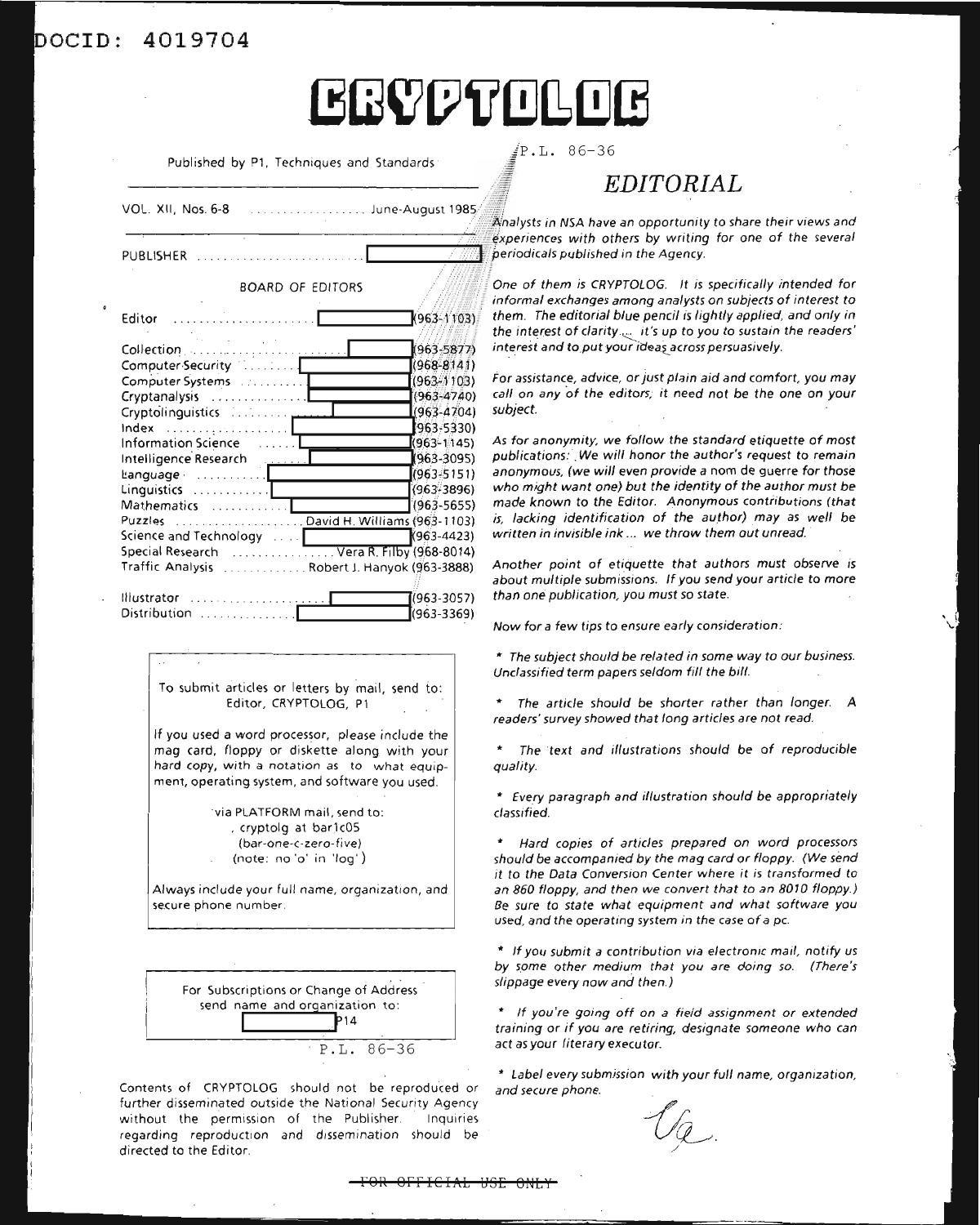### DOCID: 4019704

SECRET

# P.L. 86-36  $\frac{1}{\sqrt{2}}$ **NSA'S INITIATIVE ON SECURE VOICE** (U)

(U) The Soviet Union and other hostile governments can intercept and exploit, with ease and impunity, many U.S. telecommunications in the continental United States and around the world. Classified and sensitive communications over unsecured telephone<br>systems alone represent such a lucrative and easy source of intelligence that NSA has undertaken a bold new approach to counter this threat.

(U) Each of NSA's past efforts to develop and distribute COMSEC equipments to the field has taken many years to complete. To reduce this time significantly NSA decided to tap the knowledge and resources of major commercial manufacturers of telecommunications equipment in a program called The Future Secure Voice System (FSVS) whereby NSA provides the cryptologic expertise and contractors provide technical, manufacturing, and marketing know-how. The goal is to design and produce a secure telephone the size of a conventional office deskset which will plug into a modular jack, cost less than \$2,000, and be simple to operate.

# EO 1.4.(c) EXTENT OF THE THREAT

P.L. 86-36<br>Since 1 . Sector Unsecured telephone conversations can be easily exploited by hostile intelligence-gathering activities to reveal governmental, military, and activities to reveal governmental, military, and<br>industrial secrets and technology. That is because communications over commercial telephone systems, especially long distance, are likely to be transmitted via microwave or satellite which are particularly easy to intercept; all it takes is equipment costing about \$25,000, small enough to fill the back of a station wagon.

> data also pass over the telephone system daily. As a which will update the system and improve voice<br>recent National COMSEC Committee Biennial Report anality. The total AUTOSEVOCOM community points out, "the industrial base which produces the however, remain small. nation's most advanced military hardware and develops its most sensitive technology is almost completely.  $\frac{1}{2}$  NSA's Secure Telephone Units (STU-II and STU-<br>without a secure communications capability. Critical  $\frac{1}{2}$  IIM) are also being proqueed by military departmen without a secure communications capability. Critical  $\tilde{I}$ IM) are also being procured by military departments secrets are lost before the sensitive systems and and the civil sector. Over the next five years the secrets are lost before the sensitive systems and and the civil sector. Over the next five years the technologies they represent can be fielded by military total number of STU-II and STU-IIM units should r

(U) The unsecured telephone has been determined to be the most lucrative source of classified and sensitive information available to unauthorized recipients. To counter this vulnerability, President Reagan recently signed National Security Decision Directive (NSDD)



145, which directs that all U.S. Government systems carrying classified information be secured, including telephone.

(U) NSDD-145 requires that NSA, as the new National Manager for Telecommunications Systems Security, provide <sup>a</sup> secure communications capability for as many as 500,000 users beginning in 1987. The FSVS program has been conceived to help implement this directive.

#### PRESENT SECURE TELEPHONE SERVICE

~The only DoD-wide, secure telephone system available today is AUTOSEVOCOM, which serves<br>about 2,500 locations around the world. This system,<br>however, secures only a small fraction of the total<br>telephone conversations of the DoD, and much of the about 2,500 locations around the world. This system, about 2,500 locations around the world. This system,<br>however, secures only a small fraction of the total<br>is sometimes discussed over unsecure telephones<br>is sometimes discussed over unsecure telephones<br>is the DoD, and much simply because secure communications are Cycle Extension Program (ALCEP), older HY-2/KG-13<br>unavailable. Unclassified but sensitive technological equipment is being replaced by newer VINSON devices. equipment is being replaced by newer VINSON devices, quality. The total AUTOSEVOCOM community will,

technologies they represent can be fielded by military total number of STU-II and STU-IIM units should reach<br>or other government users."<br>approximately 14.000 units, which is only a small approximately 14,000 units, which is only a small portion of the half-million or so of the secure telephones needed. Because of their relatively high cost (\$12-25,000) and their dependence on the Bellfield Key Distribution Centers (KDCs) each of which can service only a limited number of subscribers, these units cannot be distributed to the field in large

> Jun-Aug <sup>1985</sup> \* CRYPTOLOG \* page <sup>1</sup> HANDLE VIA COMINT CHANNELS ONLY

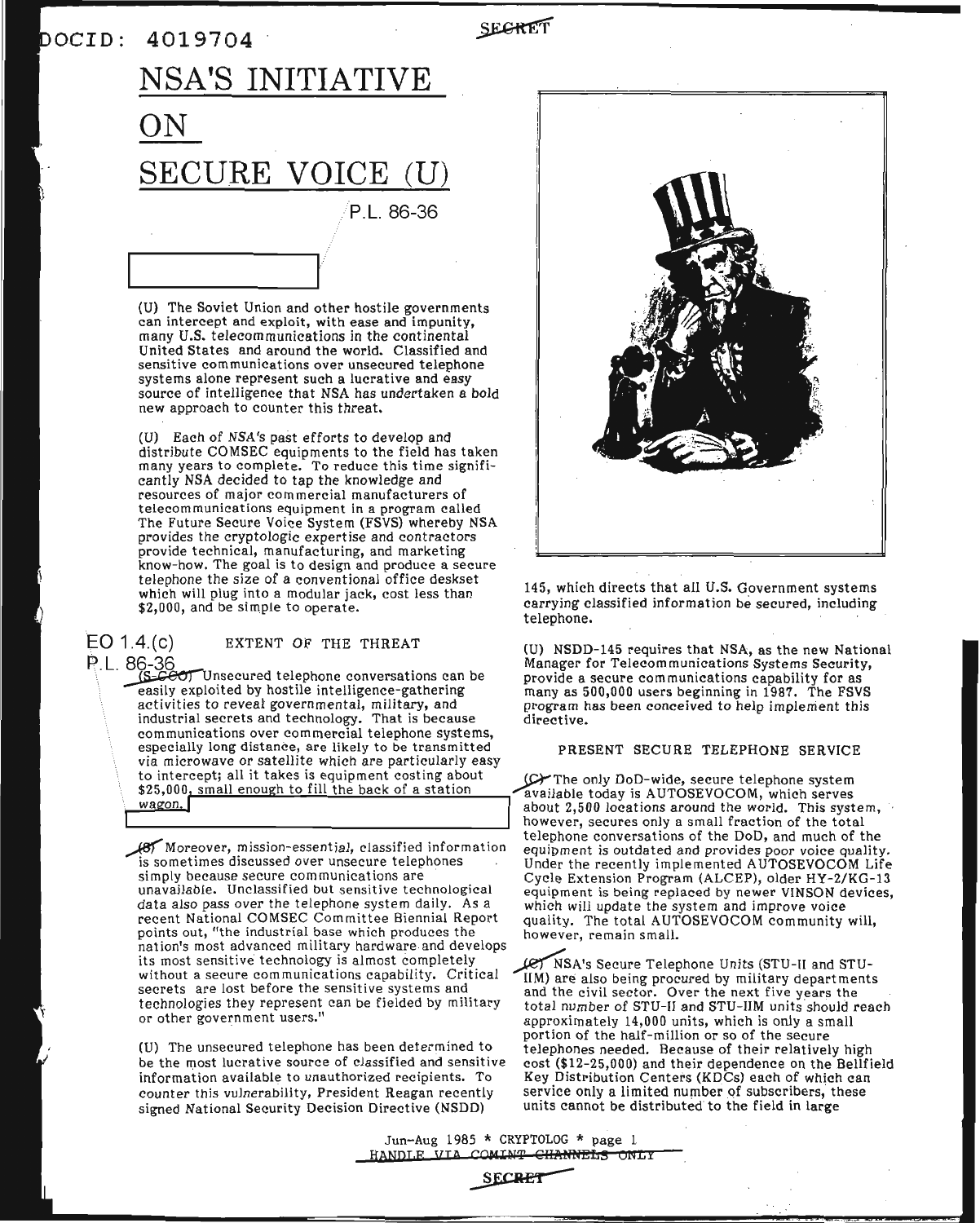## **4019704** aCID:

quantities. KDCs act as centralized points for electronically distributing key, a function necessary in communications security.

#### STU-III FAMILY OF TERMINALS

(U) With a half million or more potential customers to satisfy, NSA realized there will be a variety of user requirements. A family of telephone terminals rather than a single type will therefore be developed to satisfy the diversity. This family of equipments has been designated STU-III or Low Cost Terminal (LCT).

(U) Military planners have stated a requirement for the STU-III to interoperate directly with existing STU-II units. This is being satisfied with the STU-III Command & Control  $(C<sup>2</sup>)$  version, designated KY-77. The C2 terminal will meet environmental requirements for mobile radio telephones and is planned for limited military and civilian government applications. It will be slightly more expensive than the other members of the STU-III family, and is being developed by RCA on a separate contract. The  $KY-77$ should be available early in 1987.

(U) Of the non-military users of STU-III, some handle classified information and others handle unclassified but national security-related information. Classified user requirements will be satisfied by a Type I LCT, while unclassified users will be limited to Type II terminals. An example of a Type I application is the securing of conversations between NSA and contractors working on classified NSA projects. Typical Type II applications include the protection of proprietary information such as financial, organizational, marketing, and technical data.

(U) Another version of the LCT being conceived is <sup>a</sup> cellular radio telephone model. This unit, compatible with other LCTs and regular, unsecured telephones will satisfy secure mobile requirements.

(U) Members of the STU-III family will look and act much like conventional telephonedesksets. In fact, an LCT will interoperate easily with <sup>a</sup> regular telephone for unsecured communications. Secure operations between STU-Ills will require only a few extra steps by the users. The terminals themselves will include modern telephone features like repertory dialing, and will offer a light-emitting diode (LED) or liquid crystal display (LCD). The display will indicate the identity and security clearance level of the distant end terminal, and will help guide users through STU-III operating procedures.

#### PROGRAM STRATEGY

(U) In the Spring of 1984 NSA asked five major telecommunications contractors (AT&T, ITT, GTE, RCA, and Motorola) to define a concept for the STU-III/LCT and the attendant system necessary to key and support it. This concept definition phase lasted six months.

(U) NSA's program strategy was to select three of the vendors to produce telephones, and one contractor to develpp a system responsible for such things as key management. The selection process is now complete, and the system contract has been awarded to GTE, while AT&T, RCA, and Motorola have been contracted to produce the phones. This parallel acquisition

strategy is necessary to achieve NSA's goal of initial delivery in early 1987.

**SfCeltE ['**

#### COMSEC DOCTRINE

(U) Physical handling requirements for such a large quantity of COMSEC devices are a major concern.<br>COMSEC doctrine is being rethought in order to lessen<br>constraints and make COMSEC more desirable to the user community. Older security doctrine dictated the handling of cryptographic equipment according to equipment type. STU-III equipment, however, will be governed by new doctrine, which bases the amount of required protection on the specific application of the device. For instance, a STU-III located within the<br>NSA compound will require less stringent control than a unit housed overseas, where foreign nationals may have easy access to it.

(U) In December, 1984, NSA commissioned A.D. Little Company to complete a market survey to determine the size of the potential market for STU-Ills and to establish a priority list of user preferences and demands. According to the company's preliminary report, the number one requirement expressed by potential users in both Government and industry is that the units be unclassified when unattended. This condition presents a problem, however, since these terminals are to be high-grade cryptographic devices which normally require special handling. A device called a crypto-ignition key (CIK) will therefore be implemented to help solve that problem.

(U) The security of U.S. COMSEC equipment depends on protecting the key which is instrumental in determining the pattern of ones and zeros, called the key stream, produced by <sup>a</sup> key generator or cryptologic. The CIK is <sup>a</sup> removable device, small enough to fit in a shirt pocket, that contains a portion of the key; the other portion resides in the STU-1II. A keyed STU-III is therefore sanitized by unplugging and removing the CIK, and the sanitized phone becomes unclassified and can be left unattended. Controls on the CIK will depend on specific applications, but in some cases simply locking the device in <sup>a</sup> desk drawer or taking it home will be sufficient.

¥ Because STU-Ills will be widely distributed, it must be assumed that U.S. adversaries will obtain some of the units and attempt reverse engineering in some of the units and attempt reverse engineering in<br>order to recover the cryptologic. To counter this potential threat, NSA has decided on a special chip coating as a way of preventing the reverse engineering of cryptographic chips within the terminals. NSA engineers are confident that this protection will effectively thwart the recovery of information from the circuitry or memory of the chip sets.

#### KEYING SCHEME

(U) A major effort is required to provide keying material to COMSEC equipment in the field. In most cases, NSA produces the key in some hard copy form like key tape, key card, or key list, and then distributes the key among many users. Some newer equipments, like the STU-II, employ remote keying which reduces NSA's burden significantly. These remote keying schemes, however, generally depend on a KDC or other central point to distribute key electronically to remote users. There are, however, physical limitations on the number of users the KDCs

Jun-Aug 1985 \* CRYPTOLOG \* page 2<br>HANDLE VIA COMINT CHANNELS ON HANDLE VIA COMINT CHANNELS ONLY

**SH;RET -**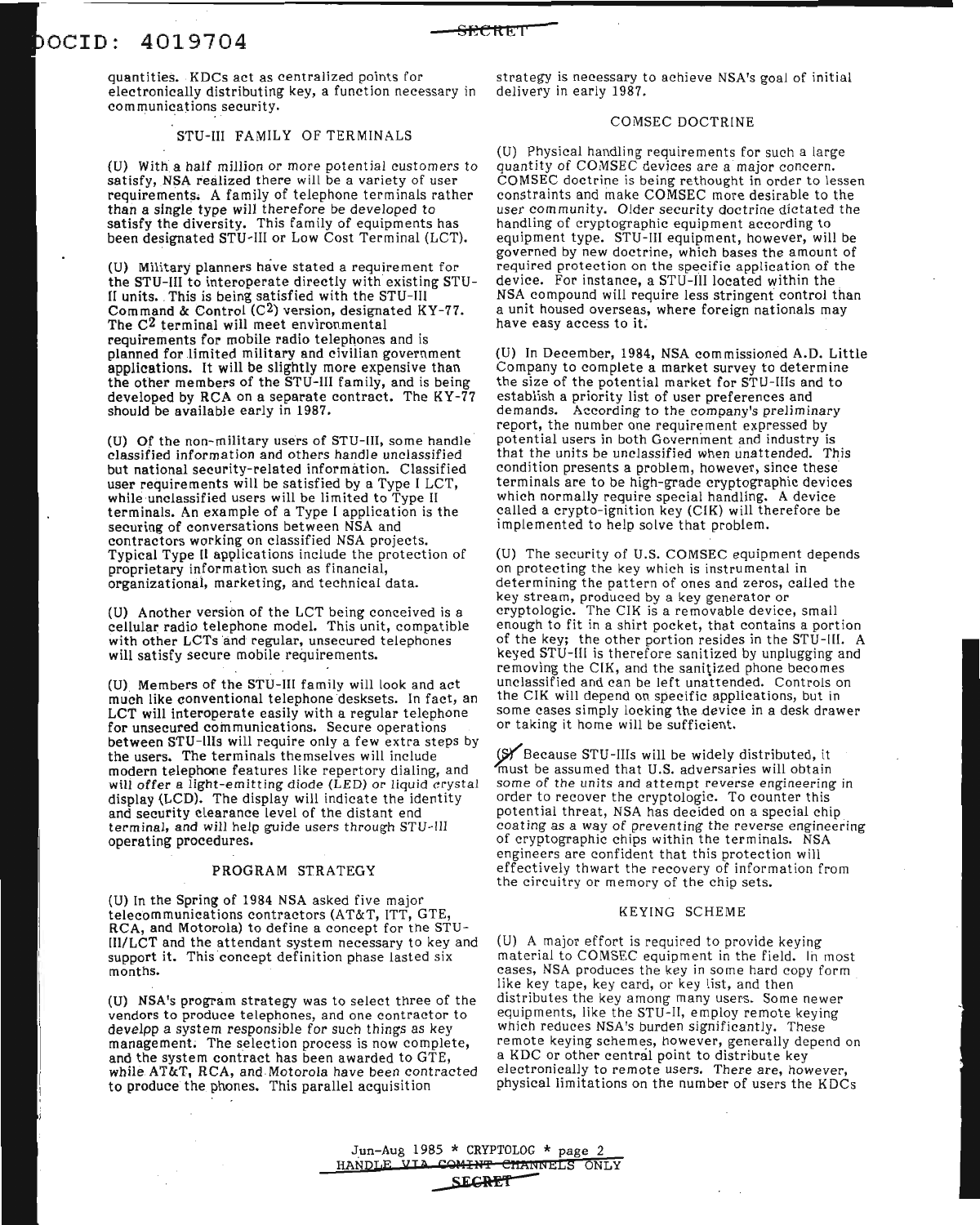## **4019704 ero:**



**A WATERS ARMOURIES** 

can support. Therefore, if a half million or more LCTs must be supported, a new keying method is necessary.

~enew method is calledFIREFLY II. This is <sup>a</sup> breakthrough in key distribution technology in that it will eliminate the need for a KDC by allowing each STU-III to generate and securely exchange key with other STU-Ills. The calling and receiving terminals themselves generate random components which are then securely exchanged, combined, and used by both terminals on a session or per-call basis. Session keys enhance the security of the system by eliminating back-traffic vulnerability, and the entire process of generating and exchanging random components takes less than 12 seconds.

(C) Added benefits of FIREFLY II include positive authentication of distant end terminals, and very long cryptoperiods. (A cryptoperiod is the length of time a particular key may be used before it is replaced.) Although each STU-III generates and exchanges key each time it is used securely, there are also keys which reside within each terminal which must be replaced periodically, every one to three years. This replacement will be as simple as placing <sup>a</sup> call to <sup>a</sup> key management center; and receiving new key securely over the telephone line.

#### APPLICATIONS OF THE STU-Ills

~NSA'S Deputy Director for Telecommunications has expressed support for the eventual replacement of some NSA black telephones with STU-lIIs. The FSVS ' initiative, in fact, seeks to install 500,000 secure phones in the Department of Defense, Civil Government sectors, and defense contractors. That number grows considerably when other potential LCT customers are included. Financial institutions, academics doing Government research, and any company performing high-tech research and development that could be transferred to an enemy's military or security systems must be considered prime LCT candidates.

(U) Only a preliminary report of A.D. Little's market survey has been completed to date, but NSA believes that private sector interest in an inexpensive, secure telephone could eventually increase the market to 1.1 million. Independent market surveys performed by some of the bidding contractors indicate an even larger potential market. An RCA-financed study established the market size as over 1.6 million, while other contractor studies indicate a potential private sector market demand by 1990 as high as 2.6 million. The higher numbers reflect the private sector's interest in acquiring secure telephones to protect against loss of proprietary information.

(U) NSA will permit direct, controlled sales of LCTs by the contractors to authorized purchasers. This will allow the vendors to have a direct effect on the size of their market. Clearly, LCT vendors could benefit dramatically from the production, marketing and sale of secure phones. Even if NSA's initial estimate of 500,000 units is inaccurate by 50%, it still means a market of 250,000 phones priced at around \$2,000 over the next five years. If the private sector market pans out and over a million units are sold, LCT vendors stand to profit handsomely.

(U) Parallel production by three vendors should increase the number of units produced, which will in turn bring down unit cost. The benefits of low cost and high quantity to NSA's COMSEC effort is that many telephone conversations containing classified or sensitive data will be secured, and unaccessible to' Soviet and other hostile intelligence activities.

#### SUMMARY

(U) The huge amount of classified and sensitive information the U.S. is giving away through unsecured telephone communications must be stopped and<br>stopped soon. Older methods of developing and implementing COMSEC are too time-consuming to be effective quickly enough. NSA's FSVS program has therefore been established as a new approach to meeting this COMSEC challenge.

(U) The STU-III family of secure telephone equipment is now in contract, with initial distribution to the field planned for April, 1987. It will provide advantages in . size, acquisition and life cycle cost, security and , . . . . . . performance over current secure voice equipment, and meet a broad variety of needs. '

(U) Various STU-Ill models will provide compatibility with conventional office telephone systems, military strategic command and control requirements, and conventional and cellular mobile radio telephone systems. Most significant is the very scale of the program, with quantities ultimately expected to exceed half a million units.

(U) All aspects of NSA's Future Secure Voice initiative add up to an strong program to protect tne voice communications of the U.S. If this effort is successful, and the contractors and NsA believe it will be, we can truly button up U.S. voice communications by the end of this decade, and, at the same time, deal the Soviets a severe blow.  $\Box$ 

. **-: .**

Jun-Aug 1985 \* CRYPTOLOG \* page 3 HANDLE VIA COMINT CHANNELS ONLY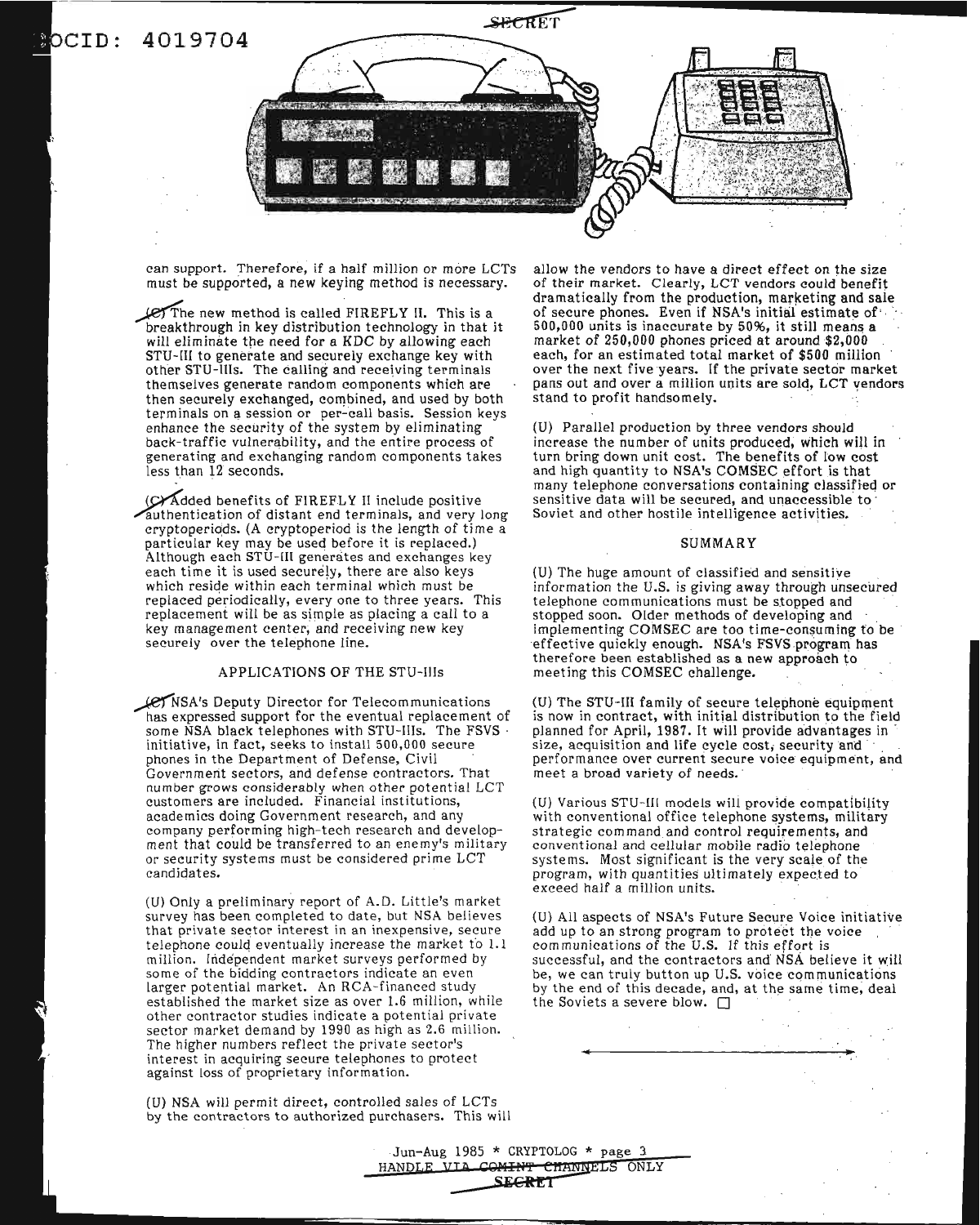ero: 4019704

#### **GONFl9ENTIAL**

 $E.E. 86-36$ 

#### TELEPHONE SECURITY, 1918

Extract from Confidential orders to 1st Lt. (Chaplain) John McDowell Alexander Lacy, October 12; 1918.

1. Having reported at this office, this date. for transportation in compliance with order Headquarters, Port of Embarkation, Hoboken N.J. or from Navy Department, you will report at Officer's Gangway, Vessel No ..56.. Pier No ..59.. North River, Foot of West .. 18th.. Street, New York City, at  $.4_{p}A_{w}M$ . Oct 16. 1918.

3. You are directed not to visit pier to which you have been assigned before date of embarkation except for the purpose of delivering your baggage. You will then go only to the Baggage Room, and under no circumstances wander about piers or go near vessel.

8. No information will be given by telephone.

9. THIS INFORMATION IS STRICTLY CONFIDENTIAL.



#### FOR DATA BASE ADMINISTRATORS

(fOIJO) The Computer Record Format (CRF). form H3173C, has been revised. It is now on the new standard paper size,  $8\frac{1}{2}$ x11, to be consistent with the Computer Services Work Request form, H3173, which it accompanies. The CRF is a vehicle for documenting files; it is the official repository for information about the individual file(s) and record formats, subordinated to a particular file or data base, which are going to reside on T-controlled resources, such as CARILLON, CARONA, HOLDER, METEOR, PLATFORM, WINDMILL.

(FOYO) The National Data Standards Center, PJ3D, recommends that data base administrators use this form to document all files created under their cognizance, including those entered experimentally or provisionally on micros or terminal subsystems. Then, when the programmer is sud-denly transferred, you'll have some idea about what those strange files .1 (YOUP) For further information or assistance<br>are. The failure to document small, private files are. The failure to document small, private files which go on to become big, shared files is becoming a serious problem in the Agency.

(U) The new forms should be available in Supply by the time you read this.

#### DO YOU WRITE AND EDIT IN YOUR JOB?

(U) If you do a significant amount of writing and/or editing in your job and do not hold a COSC as an editor/writer, please make yourself known to T54, SAB 2, Door 3, 972-2355s

#### CALL FOR CA TERMS

 $\overline{CD}$  The SIGINT Terminology Group is compiling an on-line database of cryptanalysis terms and definitions. Initial input has been drawn from the following sources: Military Cryptanalytics II, Lambros D. Callimahos, October 1959; Basic Cryptologic Glossary, <u>P1, 1971; NSA Technical Journal; CRYPTO-</u> *LOG*

|            | Suggestions for additional sources | are |
|------------|------------------------------------|-----|
| solicited. | Please forward your submissions to |     |
|            | P <sub>13</sub> D, 968-8162s.      |     |

(FOUC) The database now contains about 1600 terms and definitions. When the total reaches 2,000-2,500, it will be reviewed by a panel of experts appointed by the chiefs of key components.

#### SUGGEST-A-BOOK

(U) The NSA Library is soliciting suggestions for books and periodicals to be purchased for the Library. For each book, provide the following information and send it to T51: Author, Title, ISBN, Price, Publisher, Source of Information, and your name, organization and telephone number. It would be helpful if you also include <sup>a</sup> review of the book or an ad for it.

#### GLOSSARY OF MACHINE TERMS

(FOUO) Contributions are solicited for the Supplementary Working Aid for Machine Terminology (SWAMT) for the updated edition planned to be published early in 1986, the first since 1981. SWAPT is an informal glossary rather than a standard one, so the less formal style allows for the frequent updates which such a rapidly changing technology demands. The' next edition will be printed in both upper and lower case, as it is now being processed on an IBM PC to be printed on a laser printer.

(FOUO) Contributions, suggestions and comments<br>may be sent to **F**P13D, FANX III, or you P13D, FANX III, or you may call her on 968-8162s.

#### FOR PINSETTER USERS ON THE XT OR ASTW

(FOIJO) A new PINSETTER applications manual, *How tll get Started with the fBM* PCiXT *or ASTW* is now available at the PCIC and P14. It provides helpful hints to new users of the PC/XT or ASTW, whether experienced or not in using the TSS/UNIX version of PINSETTER.

|  | (FOUO) For further information or assistance, call |  |  |
|--|----------------------------------------------------|--|--|
|  |                                                    |  |  |

Jun-Aug 1985 • CRYPTOLOG • page 4

.**GONFIBENTIAL**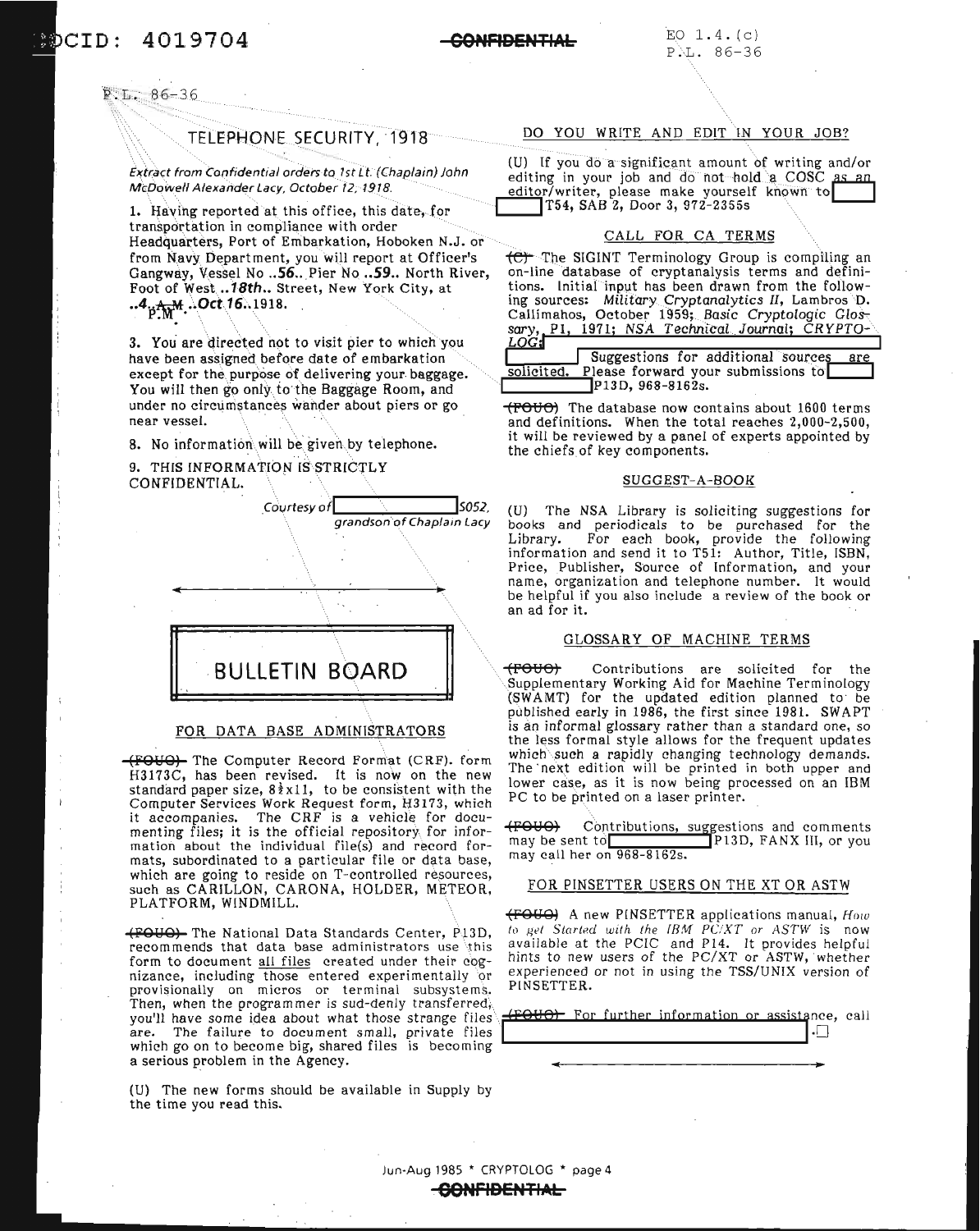**TOP SECRET UMBRA** 

# **SHOPWORK IV (U)**

USA, JOCCP

P.L. 86-36



n-Aug 1985 \* CRYPTOLOG \* page 5  $\overline{YOP}$  **SECRET** UMBRA ./ P.L. 86-36  $EO \cdot 1.4 \cdot (c)$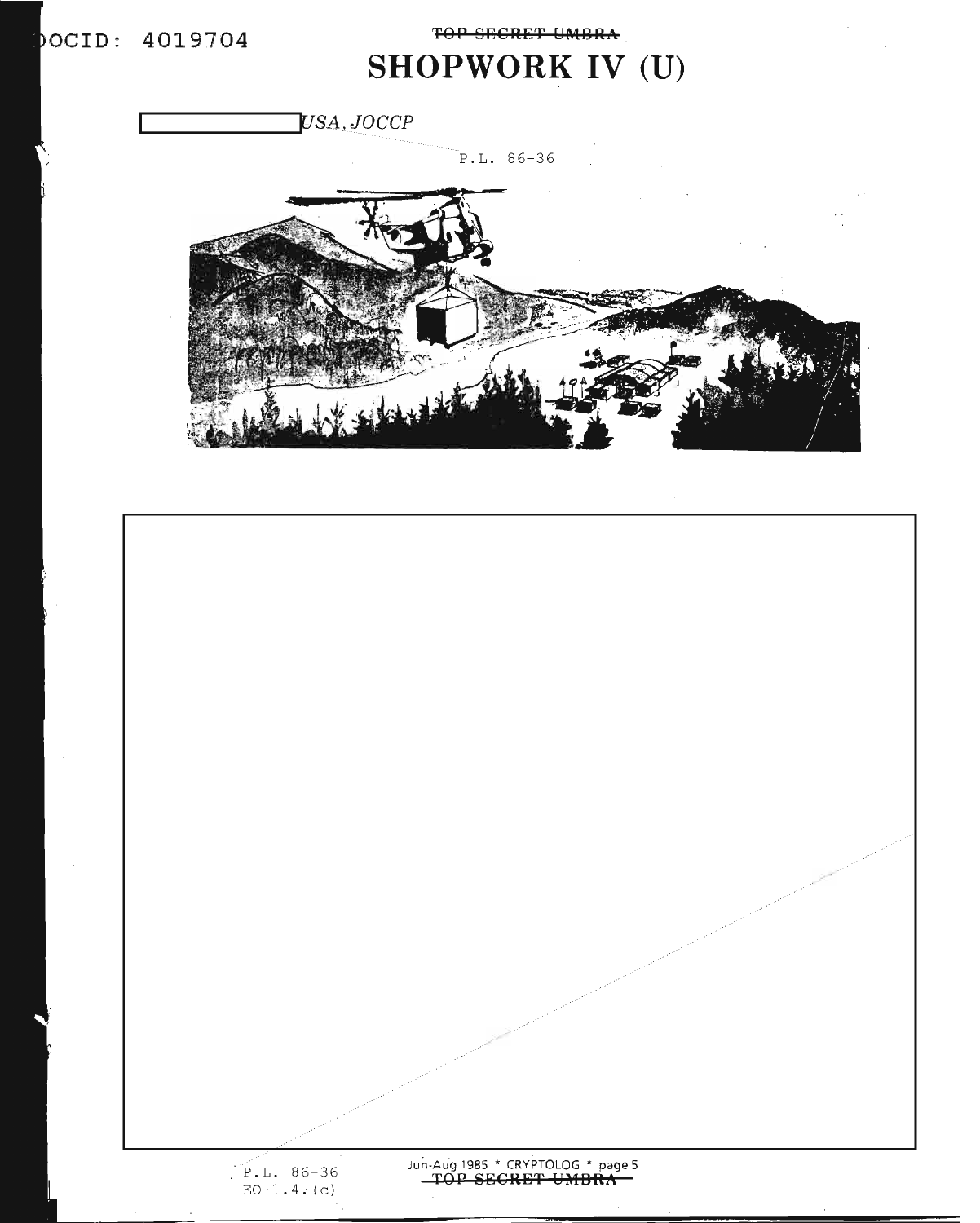$\bar{z}$ 

TOP SECRET UMBRA

# Jun-Aug 1985 \* CRYPTOLOG \* page 6  $P.L. 86-36$ <br> **TOP SECRET UMBRA**

P.L. 86-36

 $\mathbb{R}^2$ 

 $\ddot{\phantom{a}}$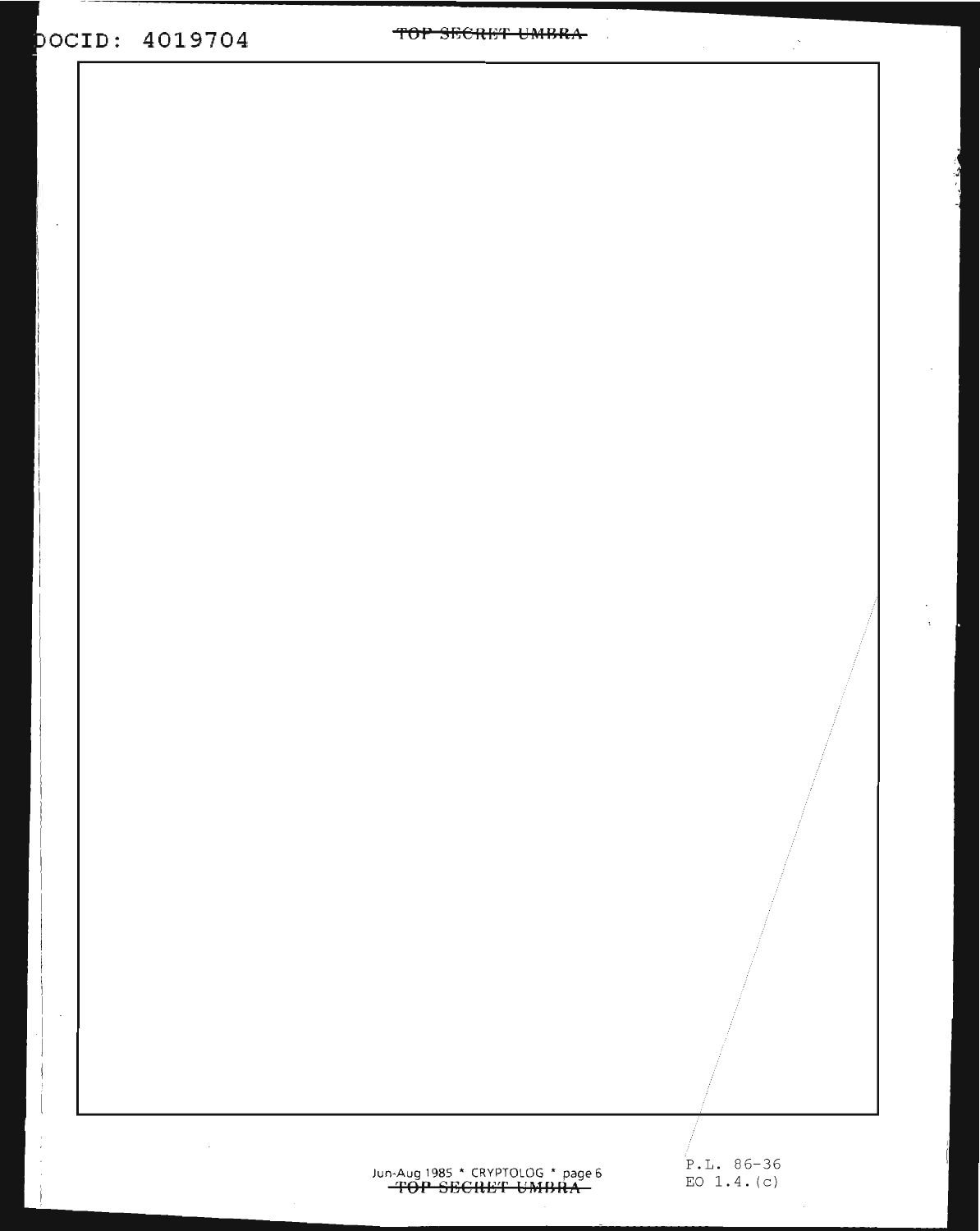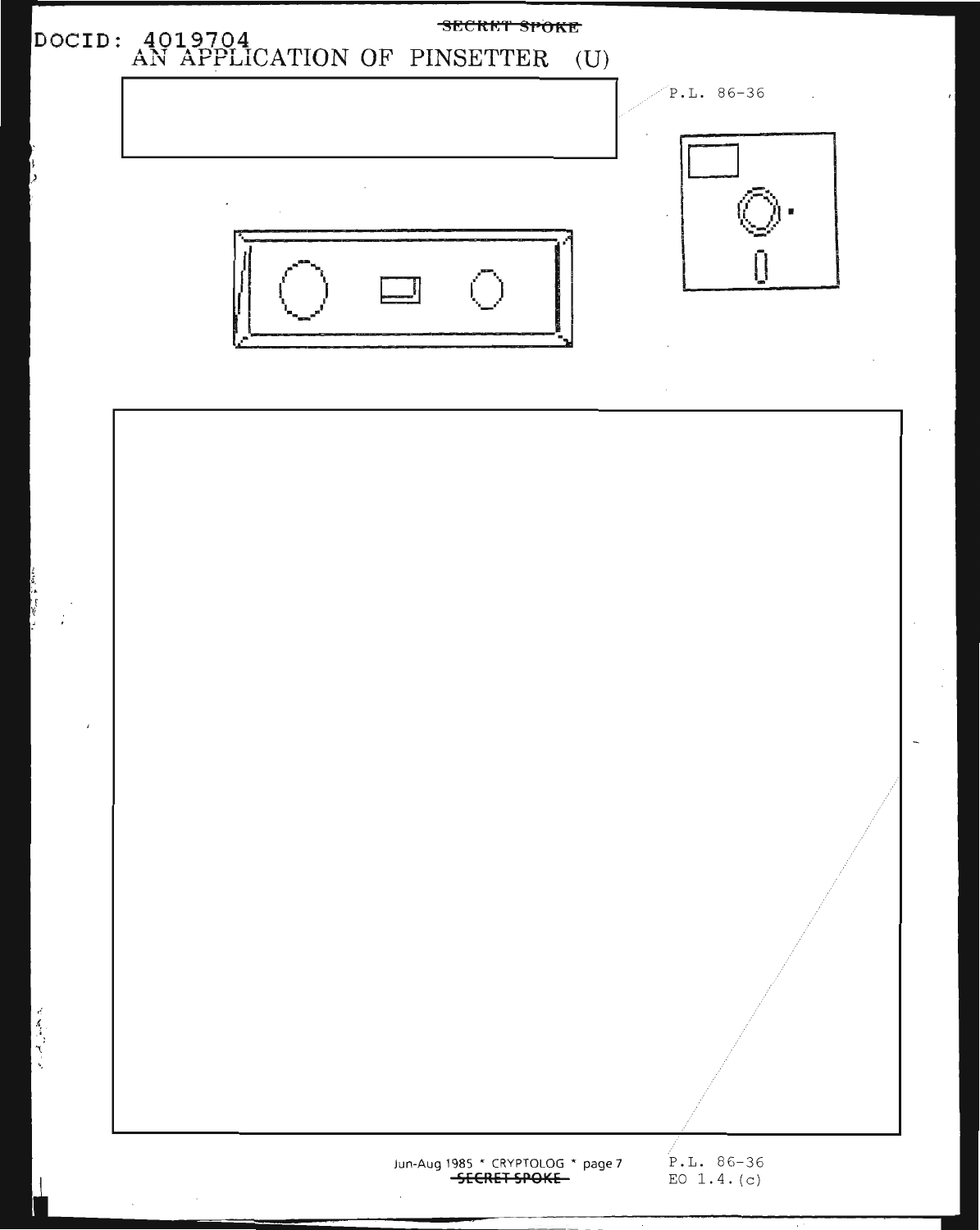| DOCID: 4019704 | <b>SECRET SPOKE</b> $E = 0.4 \cdot (c)$ |  |
|----------------|-----------------------------------------|--|
|                |                                         |  |
|                |                                         |  |
|                |                                         |  |
|                |                                         |  |
|                |                                         |  |
|                |                                         |  |
|                |                                         |  |
|                |                                         |  |
|                |                                         |  |
|                |                                         |  |
|                |                                         |  |
|                |                                         |  |
|                |                                         |  |
|                |                                         |  |
|                |                                         |  |
|                |                                         |  |
|                |                                         |  |
|                |                                         |  |
|                |                                         |  |
|                |                                         |  |
|                |                                         |  |
|                |                                         |  |
|                |                                         |  |
|                |                                         |  |
|                |                                         |  |
|                |                                         |  |
|                |                                         |  |
|                |                                         |  |
|                |                                         |  |
|                |                                         |  |
|                |                                         |  |
|                |                                         |  |
|                |                                         |  |

P.L. 86-36

 $\hat{\mathcal{L}}$ 

 $^\circ$  $\overline{\mathcal{L}}$ 

 $\mathcal{L}$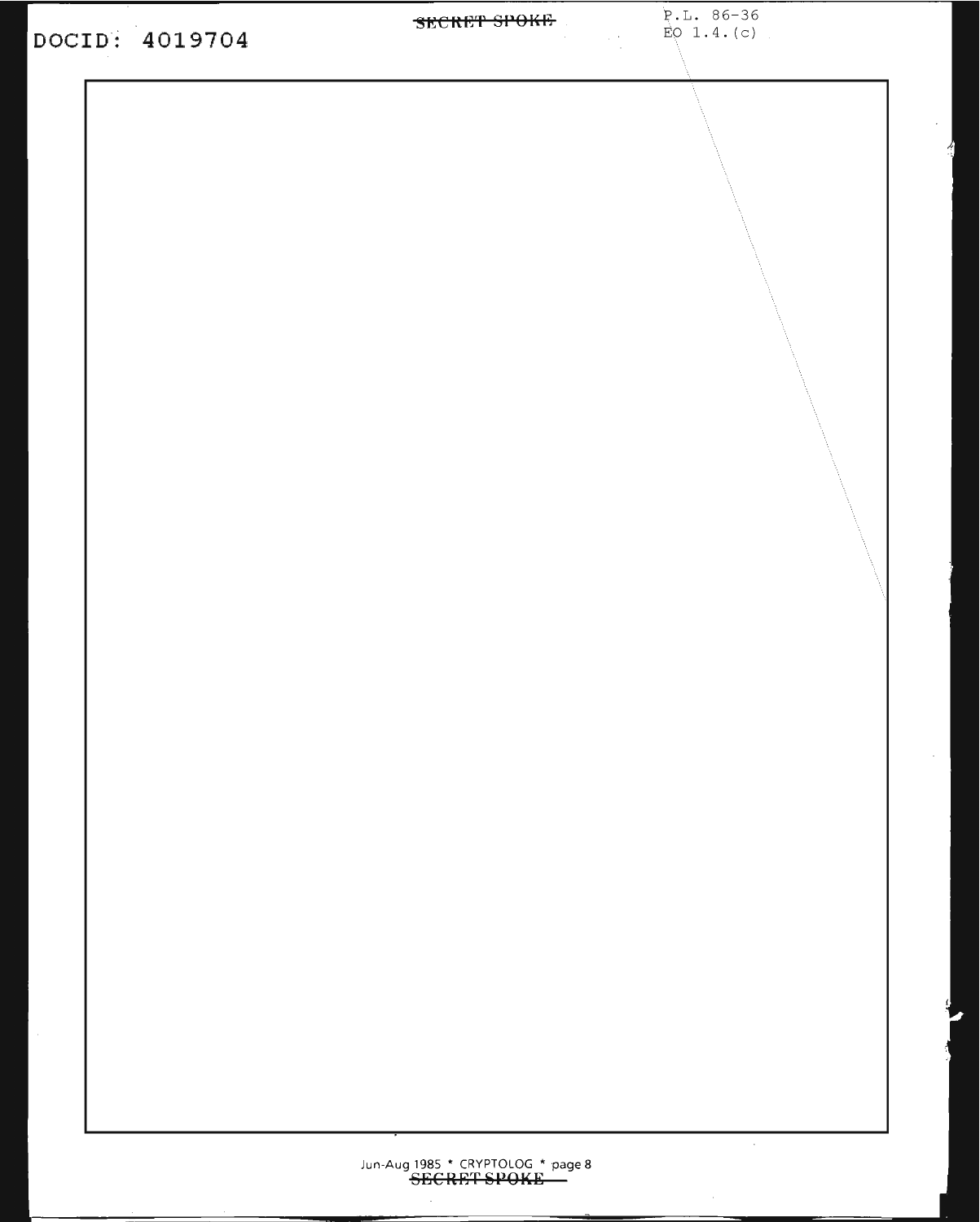

(U) On August 1, 1985 I retired from the National Security Agency after almost 40 years of cryptologic work which included at one time or another most of the things NSA does in the fields of collection, analysis, and SIGINT reporting. I enjoyed every minute of it. I honestly don't believe I could have chosen a more enjoyable or rewarding career. If I had been born rich, IwouId have done traffic analysis for nothing; if I had been independently wealthy, I would have paid the Agency to let me do it. Hang with me for a few minutes of serious discussion about machine processing problems, and I'll share with you a few observations, comments, and recommendations that may contribute to your enjoyment of the profession and perhaps help you to avoid some of the pitfalls that beset the paths I wandered in.

(U) The most important question confronting the profession today is why, from a traffic analyst's viewpoint, data processing systems have not yet produced the Utopia we were led (or stampeded) to expect back in the early 1960's.

1m In the January-March <sup>1980</sup> CRYPTOLOG,r-I <sup>I</sup> ~orrectly sorts working analysts il1t~ categorIes: loggers, case analysts, and reSearch analysts. He then predicts that automated processing techniques will permit us to eliminate the loggers, and assesses that the research analyst is the one with the bright future because he is concerned with the "why of analysis ... driven by his desire to explain." But every analyst should be saying why, and,George's prediction that the logger will become obsolete just hasn't happened, although it should have. Indeed, we now have a new generation of loggers who have even less understanding of traffic analysis than those who preceded them.

(U) After George discusses how analysts are going to have to adapt in order to be productive in a modern (machine oriented) world, he puts his finger squarely on the major problems area, "manageable machine systems that will function as designed." And he goes on to point out;"... our track record for the development/of such systems is not impressive."

(U) In the December 1981 CRYPTOLOG**I I** published an article on machine processing that everyone who claims to be a traffic analyst should have read. Part of what Dale addressed was the problem with keeping competent programmers on the job, and how the traffic analyst could be freed from total dependence on the programmer.

(U) Traffic analysis is basically a very simple art if you are able to keep your mind loose so that you can recognize and exploit whatever the target gives you to

work with. This is a fairly easy exercise intellectually, but it is much more difficult to structure your thought processes in order to design a machine processing system that will give you essentially the same versatility. Unfortunately, we have some managers and analysts who have produced processing systems and tried to make the target fit the processing scheme, and I include in this category most of those procedures which were designed to replace a hand log kept by the analysts with a similar log prepared by the machine. The results were predictable. What we have now are logs prepared by machine that in many instances are inferior to those the analyst prepared by hand. And, without the benefit that accrued from working the traffic by hand, today's analyst has even less understanding of the data and may in fact be at a total loss to explain observed anomalies.

~We can reverse this trend. We need to build on the good decisions we have made with regard to automating data processing for traffic analysis, and we must be willing to discard the bad decisions. What we really need to do now is to get on with developing an expert system that will process automatically all incoming traffic, compare what is observed to a dictionary of stated norms, and send appropriate alert messages to analysts and reporters on trouble spots.



(U) None of this should be difficult. Building and testing dictionaries will be tedious but in the process of doing this, the analyst will be compelled to learn a great deal more about his cases than he now knows, and supervisors will be compelled to work with analysts to a much greater extent than is taking place now. When an expert type system is/in place and functional, one of the benefits will be that time will become available for a different and much more meaningful kind of on-the-job training.

(3 ecco) We began exploring how to develop an expert<br>system for processing<br>just before I system for processing retired. I expect initial development to be slow. painful, and frustrating but  $\Gamma$  do expect the system to "function as designed."/What we must have to make it work is a sufficiently confident estimate of our analytic judgments and capabilities to tell the machine

Jun-Aug 1985 \* CRYPTOLOG \* page 9 EO  $1.4. (c)$ HANDLE VIA COMINT CHANNELS ONLY. L. 86-36 SECRET-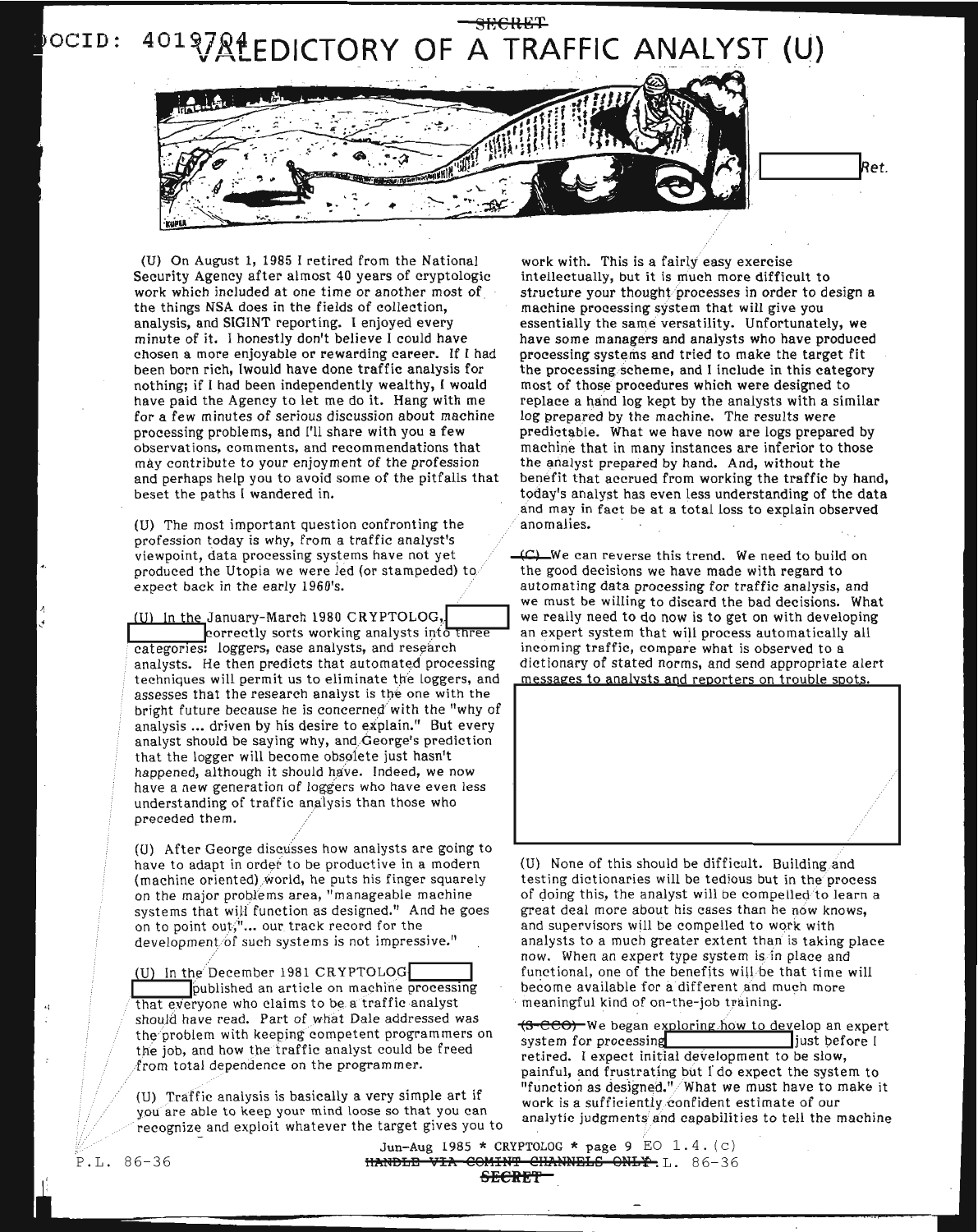### aCID: 4019704

how to do all the dog work for us and then let it do the job. There can be no doubt as to our ability to make the right technical and reporting decisions based on the alert messages because each analyst must understand his responsibilities well enough to have described his case, net, and network norms to his analytic dictionaries.

(U) We will see vastly improved data bases as a side benefit of this kind of processing. If the input data aren't good, the expert system is going to make noise; it will not permit any analyst to do a poor job on editing input data without sounding off.

(U) I am not persuaded that an expert system can be developed and implemented by evolution; probably the best (and certainly the quickest) way to effect such radical changes in the way traffic analysis is accomplished would be to select the right analysts and programmers, charge them with developing an expert system to do traffic analysis on a specific target, and set a deadline of perhaps a year hence for the initial job to be finished. There should be no restrictions as to how the task is to be accomplished, and there should be no arbitrary limitations as to the techniques to be used (e.g. storage of norms for ordinary comparisons should not be made excessively difficult by the intricacies of an existing data base).

(U) There is no question that the agency will deve-Iop an expert system at some point in the future; if not for normal traffic analytic functions, then to provide rapid data evaluations for tactical support of military forces. I regret that I will not be here to see it.

(U) Here is the advice I promised earlier.

(U) Learn to be persuasive as well as informative in any presentation you make. The best ideas you have aren't worth much if you can't sell them. You cannot depend on decision makers to steer the right course because it is (or appears to you to be) the logical thing to do.

(FOUO) Reporting the results of your analysis is part of your job. Learn what the intelligence requirements are for the target you are assigned and relate them directly and specifically to how you work your traffic. If you don't understand what it is that you are supposed to be getting out of the traffic and don't try' to find out, you are still a logger and that's all you're ever going to be.

(U) Avoid meetings. I am convinced that many people at the Agency really and truly believe that they are making progress as long as they are talking with each other regardless of whether or not anything is actually being done, I have attended some meetings where the only concrete thing accomplished was an agreement to meet again at some specified date in the future to discuss the same subject. And so help me, they all left happy.

(U) Don't take sinful pride in your own words. If the staff officer who reviews your 'message or report wants to change your words for his, don't be offended. Staff officers do serve a useful function. If you have

treated them with respect in the past, they will often help you get out of trouble.

(U) I finished this article just as my NSA career came to an end. Reading it over, 1 find a line or two that may be mildly objectionable to one person or another. It was not my intention to offend anyone by my choice of words or by my comments, and if I have given offense, I apologize. This doesn't sound like me but it does sound nice and I think I'll leave it right there. Goodbye, good luck, God bless you all. [7]



**YOUR DATA FILES (U)**

Norman P. Smith, H215

Enough cannot be said about the importance of local backup of data files, especially data being stored in micros. The first thing new users should learn when they receive their own ASTW, PC, or other micro, is how to backup all files and the operating system. The command below will allow all ASTW-PC/lX users to backup their own directories:

find <pathname> -print /priv/dump -i -v

where pathname is the complete pathway to the directory being backed up (i.e., /usr/npsmith). Users of TSS and other systems depend upon their systems administrator and the operating systems themselves. Backup copies should probably be made at least every 12 hours, if not every 6 hours, and held for 24 to 48 hours. The rule of thumb for backing up data is to back up your data for the span of time you find acceptable to spend re-creating your work.

Another method to accomplish this on the ASTW is to work directly from floppy disks, where each floppy contains an entire working directory. You then use the MOUNT and UNMOUNT commands to bring up and take down access to the floppy These commands are covered in the ASTW Users' Guide.  $\Box$ 

 ${\rm s}$ e ${\rm c}$ ret

Jun-Aug 1985 \* CRYPTOLOG \* page 10 HAPiBLr~ **YIlt** CO}ilI?~T **CIIArNEbS Q?JbY** <del>SECRET\_</del>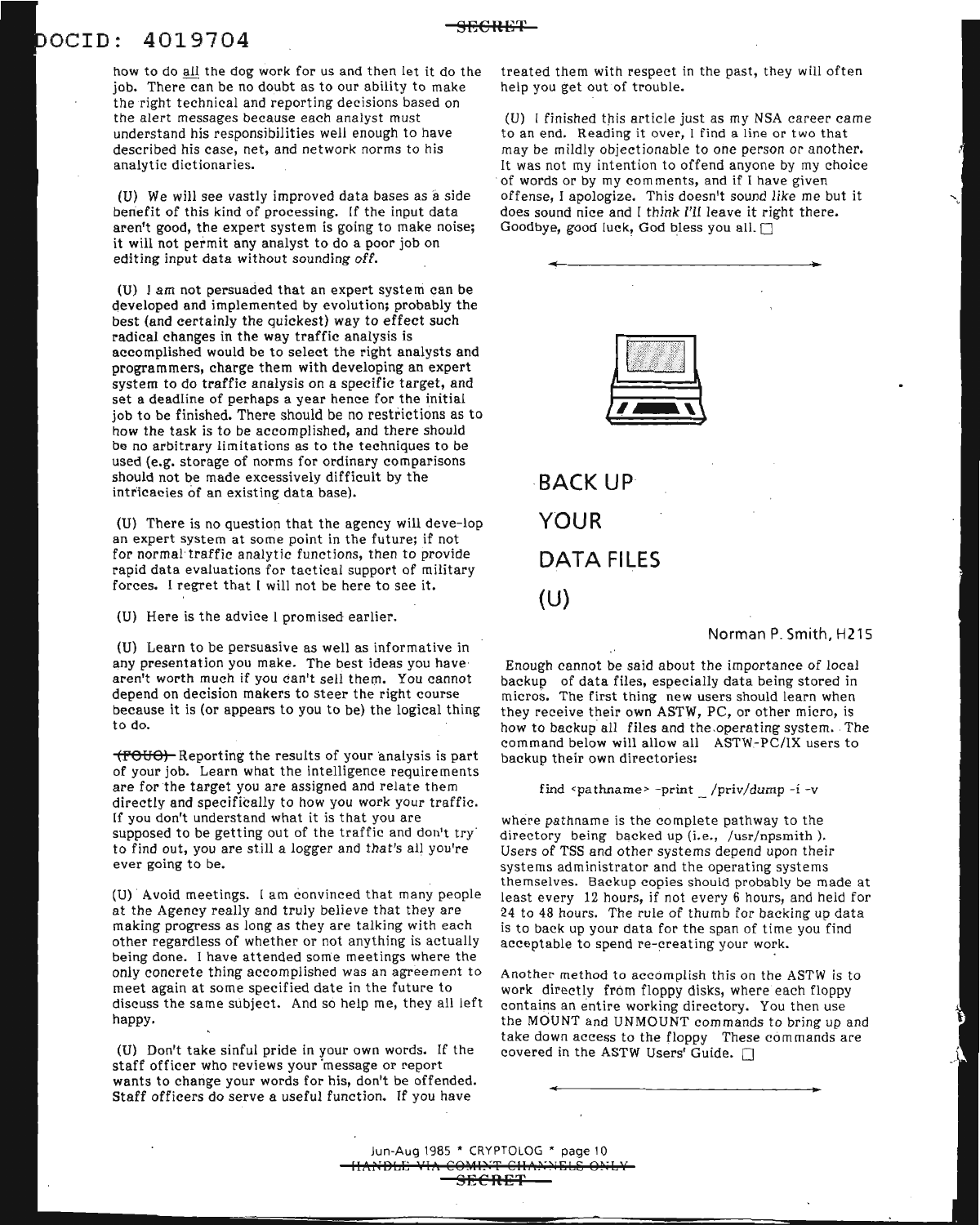#### DOCID: 4019704

#### SECRET SPOKE

### *ESCHEW OBFUSCATORY SCRIVENERY, PLEASE* (u)



Contrast them with the following:  $P_{P.L.} 86-36$ 

EO  $1.4. (c)$ 

Reprinted, with permission, from the Summer 1985 issue of VOX TOPICS.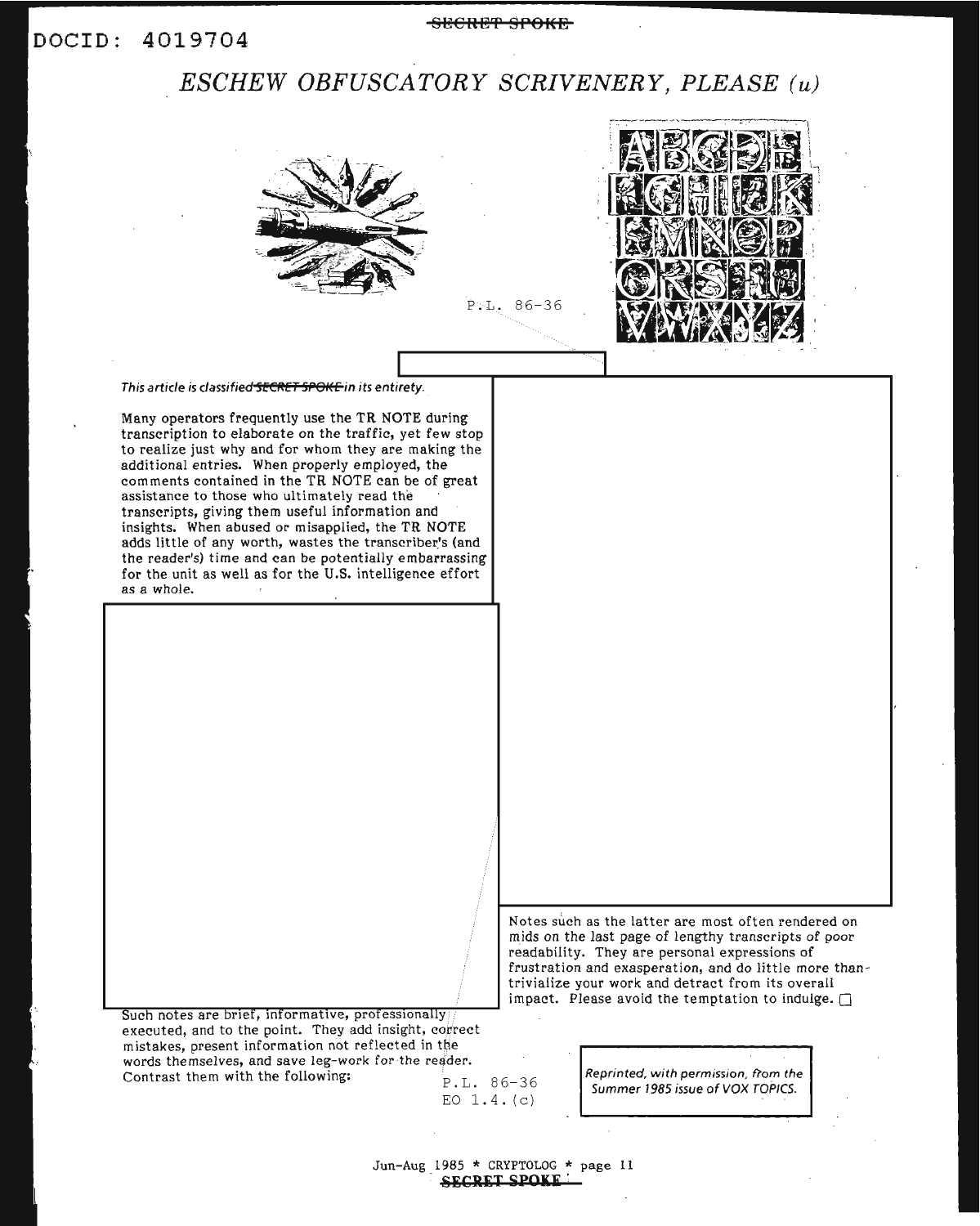aCID: **4019704**

 $\bar{z}$ 



|                                                                                               |            |                                                                                                  |                                                   |  | 209 219 86 62 189 191 215                                                                                                                                                 |  |  |                                                                                                                                                                                       |        |  |
|-----------------------------------------------------------------------------------------------|------------|--------------------------------------------------------------------------------------------------|---------------------------------------------------|--|---------------------------------------------------------------------------------------------------------------------------------------------------------------------------|--|--|---------------------------------------------------------------------------------------------------------------------------------------------------------------------------------------|--------|--|
| B. Ornithogalum thyrsoides (2 wds)                                                            |            |                                                                                                  |                                                   |  |                                                                                                                                                                           |  |  |                                                                                                                                                                                       |        |  |
|                                                                                               |            |                                                                                                  |                                                   |  |                                                                                                                                                                           |  |  | $\overline{92}$ 76 113 146 155 79 163 88 119 132 24 60 199                                                                                                                            |        |  |
|                                                                                               |            |                                                                                                  |                                                   |  |                                                                                                                                                                           |  |  |                                                                                                                                                                                       |        |  |
|                                                                                               |            |                                                                                                  |                                                   |  | $\overline{143}$ $\overline{250}$ $\overline{54}$ $\overline{4}$ $\overline{106}$ $\overline{12}$ $\overline{176}$ $\overline{239}$                                       |  |  |                                                                                                                                                                                       |        |  |
| C. Surrey town located above U.S. Marine                                                      |            |                                                                                                  |                                                   |  |                                                                                                                                                                           |  |  |                                                                                                                                                                                       |        |  |
|                                                                                               |            |                                                                                                  |                                                   |  | $\overline{142}$ 33 $\overline{158}$ $\overline{130}$ $\overline{240}$ $\overline{228}$ $\overline{145}$ $\overline{248}$ $\overline{29}$ $\overline{9}$ $\overline{180}$ |  |  |                                                                                                                                                                                       |        |  |
| D. Twins age fast at new museum (2 wds)                                                       |            |                                                                                                  |                                                   |  |                                                                                                                                                                           |  |  |                                                                                                                                                                                       |        |  |
|                                                                                               |            |                                                                                                  |                                                   |  | 84 178 202 169 95 127 100 56                                                                                                                                              |  |  |                                                                                                                                                                                       |        |  |
| E. "And so he mediates, twice near<br>The tides that wash on old Algier"<br>$(2 \text{ wds})$ |            |                                                                                                  |                                                   |  |                                                                                                                                                                           |  |  | 111 14 94 105 247 123 152 131 173 148 201                                                                                                                                             | 52 245 |  |
|                                                                                               |            |                                                                                                  | $\overline{226}$ $\overline{23}$ $\overline{237}$ |  |                                                                                                                                                                           |  |  |                                                                                                                                                                                       |        |  |
| F. Head of Metro and DDE visit Douglas                                                        |            |                                                                                                  |                                                   |  |                                                                                                                                                                           |  |  |                                                                                                                                                                                       |        |  |
|                                                                                               |            | $\overline{230}$ $\overline{154}$ $\overline{227}$ $\overline{253}$                              |                                                   |  |                                                                                                                                                                           |  |  |                                                                                                                                                                                       |        |  |
| G. Get Helen Kennedy.                                                                         |            |                                                                                                  |                                                   |  |                                                                                                                                                                           |  |  |                                                                                                                                                                                       |        |  |
|                                                                                               |            | 184 135 89 112 235                                                                               |                                                   |  |                                                                                                                                                                           |  |  |                                                                                                                                                                                       |        |  |
| $H_{\alpha}$ "Does it hurt?" "<br>I laugh." $(2 \text{ wds})$                                 | $-164 - 6$ |                                                                                                  |                                                   |  | $91\overline{63}$ $\overline{186}$ $\overline{223}$ $\overline{107}$ $\overline{128}$                                                                                     |  |  |                                                                                                                                                                                       |        |  |
| I. Hilaire Belloc hero usually has<br>yellowish hue                                           | 26         |                                                                                                  |                                                   |  | $\frac{1}{97}$ $\frac{2}{224}$ $\frac{21}{21}$ 68 65 182                                                                                                                  |  |  |                                                                                                                                                                                       |        |  |
| J. Twenty-four hours ago he was a<br>steady rye drinker                                       | 232        |                                                                                                  |                                                   |  | 77 238 210 137 7 25 241 73                                                                                                                                                |  |  |                                                                                                                                                                                       |        |  |
| K. Wrapped in the wads of bandage                                                             |            |                                                                                                  |                                                   |  |                                                                                                                                                                           |  |  |                                                                                                                                                                                       |        |  |
|                                                                                               |            |                                                                                                  |                                                   |  | 222 214 225 190 136 171 149                                                                                                                                               |  |  |                                                                                                                                                                                       |        |  |
| L. Not on hand                                                                                |            |                                                                                                  |                                                   |  |                                                                                                                                                                           |  |  |                                                                                                                                                                                       |        |  |
|                                                                                               |            |                                                                                                  |                                                   |  | $\overline{37}$ $\overline{109}$ $\overline{144}$ $\overline{67}$ $\overline{87}$ $\overline{117}$ $\overline{213}$                                                       |  |  |                                                                                                                                                                                       |        |  |
| M. It's the wonderful lather we feel.                                                         |            |                                                                                                  |                                                   |  |                                                                                                                                                                           |  |  |                                                                                                                                                                                       |        |  |
| leads to such a state of perfection                                                           |            |                                                                                                  |                                                   |  |                                                                                                                                                                           |  |  | 20 151 66 121 140 98 203 236 194 254 217 138                                                                                                                                          |        |  |
| $\text{(comp)}$                                                                               |            |                                                                                                  |                                                   |  |                                                                                                                                                                           |  |  |                                                                                                                                                                                       |        |  |
| N. "Bonnie ---" $(2 \text{ wds})$                                                             | 133        | 30                                                                                               |                                                   |  |                                                                                                                                                                           |  |  | $\overline{22}$ $\overline{17}$ $\overline{118}$ $\overline{167}$ $\overline{251}$ $\overline{61}$ $\overline{208}$ $\overline{177}$ $\overline{160}$ $\overline{75}$ $\overline{81}$ |        |  |
| O. Wearily I left to see my solicitor                                                         |            | $\overline{104}$ $\overline{19}$ $\overline{47}$ $\overline{166}$ $\overline{3}$ $\overline{34}$ |                                                   |  |                                                                                                                                                                           |  |  |                                                                                                                                                                                       |        |  |
|                                                                                               |            |                                                                                                  |                                                   |  |                                                                                                                                                                           |  |  |                                                                                                                                                                                       |        |  |
| P. Disregard                                                                                  |            | 69 179 170 200 206 168                                                                           |                                                   |  |                                                                                                                                                                           |  |  |                                                                                                                                                                                       |        |  |
| Q. Double checker of a tergiversation                                                         |            |                                                                                                  |                                                   |  |                                                                                                                                                                           |  |  |                                                                                                                                                                                       |        |  |
|                                                                                               |            |                                                                                                  |                                                   |  | 159 147 114 45 42 162 70 141 96 78 244                                                                                                                                    |  |  |                                                                                                                                                                                       | 53 211 |  |
|                                                                                               |            |                                                                                                  |                                                   |  |                                                                                                                                                                           |  |  |                                                                                                                                                                                       |        |  |
|                                                                                               |            | $\overline{15}$                                                                                  |                                                   |  |                                                                                                                                                                           |  |  |                                                                                                                                                                                       |        |  |
| R. Restive; not asleep (var.)                                                                 |            |                                                                                                  |                                                   |  |                                                                                                                                                                           |  |  |                                                                                                                                                                                       |        |  |

 $\overline{188}$   $\overline{1}$   $\overline{231}$   $\overline{183}$   $\overline{50}$   $\overline{27}$   $\overline{10}$   $\overline{57}$ 

Jun-Aug 1985 \* CRYPTOLOG \* page <sup>12</sup>

 $\mathcal{L}^{\text{max}}_{\text{max}}$ 

**FeR 9FFlGh\b l:JSE aNbY'**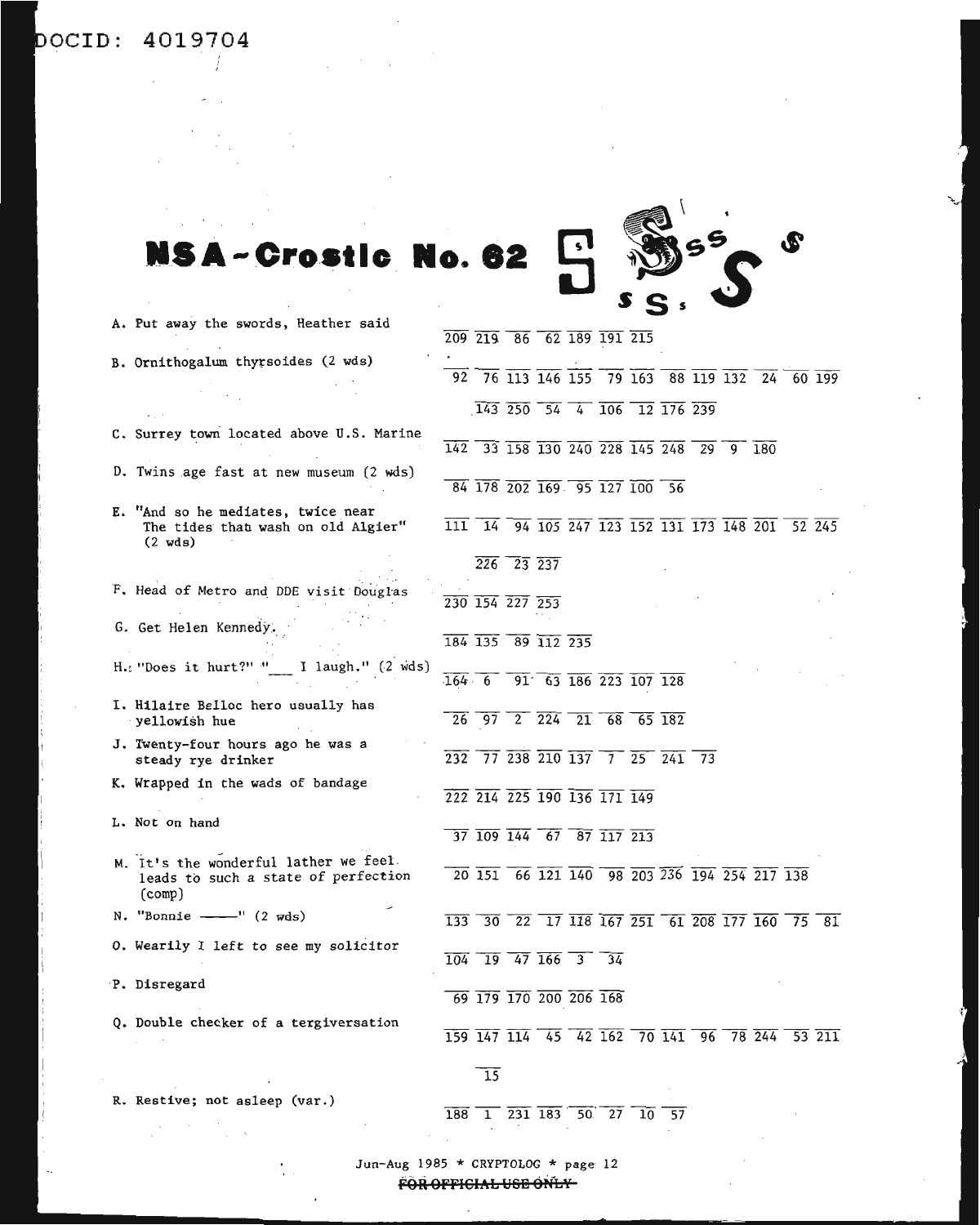# **4019704**  $\label{eq:2.1} \mathcal{L}_{\mathcal{A}}(\mathcal{A}) = \mathcal{L}_{\mathcal{A}}(\mathcal{A}) = \mathcal{L}_{\mathcal{A}}(\mathcal{A}) = \mathcal{L}_{\mathcal{A}}(\mathcal{A})$

 $\label{eq:2.1} \frac{1}{\sqrt{2}}\sum_{i=1}^n\frac{1}{\sqrt{2}}\sum_{i=1}^n\frac{1}{\sqrt{2}}\sum_{i=1}^n\frac{1}{\sqrt{2}}\sum_{i=1}^n\frac{1}{\sqrt{2}}\sum_{i=1}^n\frac{1}{\sqrt{2}}\sum_{i=1}^n\frac{1}{\sqrt{2}}\sum_{i=1}^n\frac{1}{\sqrt{2}}\sum_{i=1}^n\frac{1}{\sqrt{2}}\sum_{i=1}^n\frac{1}{\sqrt{2}}\sum_{i=1}^n\frac{1}{\sqrt{2}}\sum_{i=1}^n\frac$ 

| S. Worse than a vile sea monster                                          | 212 71 80 41 116 153 |         |                 |                           |            | 83 110                                  | - 55 |  |     |
|---------------------------------------------------------------------------|----------------------|---------|-----------------|---------------------------|------------|-----------------------------------------|------|--|-----|
| T. Indian town for two idiots                                             | 229 156 72 46 125 85 |         |                 |                           |            |                                         |      |  |     |
| U. Large ice sheet in Antarctica (var.)<br>$(2 \text{ wds})$              | $49 -$               |         |                 |                           |            | 5 129 122 103 31 187 243 216 40         |      |  |     |
| V. To make the stout weed tender,<br>he boiled it longer than anyone else | 64                   |         |                 |                           |            | 58 174 204 218 197 32 48 101            |      |  |     |
| W. I betrayed him when I saw him swipe<br>a cheddar cheese                |                      |         |                 | 234 192 99 124 205 195 18 |            |                                         |      |  |     |
| X. Smelly seat in church?                                                 | 150                  |         | $39$ $35$ $207$ |                           |            |                                         |      |  |     |
| Y. Remark directed at Dr. I.Q. (8 wds)                                    | 233                  |         |                 |                           |            | 28 102 242 43 181 172 90 185 161 139 59 |      |  | -82 |
|                                                                           |                      |         | 252 220         |                           |            | 36 16 157 198 246 93 193 8 108 115      |      |  |     |
| Z. The salamander went home                                               |                      |         | 126 165 196     |                           |            |                                         |      |  |     |
|                                                                           |                      | 221 120 | 74              | 38                        |            |                                         |      |  |     |
| $Z_1$ . Develop a large state in the mind                                 | 11                   |         | 51 134          | 13                        | 44 175 249 |                                         |      |  |     |

 $\mathcal{L}_{\text{max}}$  , and  $\mathcal{L}_{\text{max}}$ 

 $\sim 10^{11}$ 

 $\sim$ 

 $\sim 10^6$ 

| 1 R        | $\sqrt{2}$ I                                                                                                                                                         | 130                                                                                                        | $\overline{4}$ $\overline{8}$ $\overline{1}$ $\overline{1}$ $\overline{5}$ $\overline{0}$ |  |                 |                         |                | $6H$ 7 J 8 Y 9 C 10 R 11 Z <sub>1</sub> 12 B 13 Z <sub>1</sub> 14 E       |  |                              |             |
|------------|----------------------------------------------------------------------------------------------------------------------------------------------------------------------|------------------------------------------------------------------------------------------------------------|-------------------------------------------------------------------------------------------|--|-----------------|-------------------------|----------------|---------------------------------------------------------------------------|--|------------------------------|-------------|
| 15Q        |                                                                                                                                                                      | $16 \text{ Y}$ $17 \text{ N}$ $18 \text{ W}$                                                               |                                                                                           |  | 190             |                         | 20 M 21 I 22 N | $23 E$ 24 B 25 J                                                          |  |                              | $126$ T     |
|            |                                                                                                                                                                      | $27 R$ 28 Y 29 C                                                                                           |                                                                                           |  |                 |                         |                | BON 31U 32V 33C 340 35X 36Y 37L 38T                                       |  |                              | <b>B9 X</b> |
|            |                                                                                                                                                                      | 40 0 41 S                                                                                                  |                                                                                           |  |                 |                         |                | 42 Q 43 Y 44 Z 45 Q 46 T 46 47 O 48 V 49 U 50 R                           |  |                              | 5121        |
| $52E$ 53 0 |                                                                                                                                                                      | 54B                                                                                                        |                                                                                           |  |                 |                         |                | 55 S 56 D 36 57 R 58 V 59 Y 60 B 61 N 36 X 52 A 63 H                      |  |                              | 64 V        |
|            |                                                                                                                                                                      | 65 I 66 M 36 67 L 68 I 69 P 70 Q 71 S 1                                                                    |                                                                                           |  |                 |                         |                | 72 T 73 J 74 Z 75 N 76 B 77 J                                             |  |                              |             |
|            | $\blacksquare$ $\blacksquare$ $\blacksquare$ $\blacksquare$ $\blacksquare$ $\blacksquare$ $\blacksquare$ $\blacksquare$ $\blacksquare$ $\blacksquare$ $\blacksquare$ |                                                                                                            |                                                                                           |  |                 |                         |                | 79 B 80 S 81 N 32 Y 83 S 84 D 85 T 88 A 87 L 88 B 89 G                    |  |                              |             |
|            |                                                                                                                                                                      | 90 Y 1888 91 H 92 B 93 Y                                                                                   |                                                                                           |  | $94E$ 95 D 96 Q |                         | $97$ I 98 M    | 102Y                                                                      |  |                              |             |
|            |                                                                                                                                                                      | в хра <mark>ноз о 104 о 105 в 106 в 107 н г. в 108 х 109 г. г. жита з 111 в 112 с 113 в 114 о 115 х</mark> |                                                                                           |  |                 |                         |                |                                                                           |  |                              |             |
|            |                                                                                                                                                                      | 116 S 117 L . 118 N 119 B 120 Z 121 M 122 U 123 E 124 W 125 T 126 Y                                        |                                                                                           |  |                 |                         |                |                                                                           |  | $\sqrt{27}$ D $\sqrt{128}$ H |             |
|            |                                                                                                                                                                      | $\sim$ 129 U 130 C 131 E 132 B 133 N 134 Z 1 $\sim$ 135 G 136 K 137 J $\sim$ 138 M 139 Y 140 M 141 Q       |                                                                                           |  |                 |                         |                |                                                                           |  |                              |             |
|            |                                                                                                                                                                      | 142 C 143 B            144 L 145 C 146 B 147 Q 148 E 149 K            150 X 151 M 152 E 153 S 154 F 155 B  |                                                                                           |  |                 |                         |                |                                                                           |  |                              |             |
|            |                                                                                                                                                                      | 156 T 157 Y 158 C 159 Q 160 N 161 Y 162 Q 163 B 164 H 165 Y 166 O 167 N 168 P 169 T                        |                                                                                           |  |                 |                         |                |                                                                           |  |                              |             |
|            |                                                                                                                                                                      | $170-P$ 171 K $\approx$ 172 Y 173 E 174 V 175 Z <sub>1</sub> 176 B 177 N 178 D 179 P 180 C 181 Y 182 I     |                                                                                           |  |                 |                         |                |                                                                           |  |                              |             |
|            |                                                                                                                                                                      | 183 R 184 G 185 Y 188 H 187 U 188 R 189 A 190 K 191 A 192 W 193 Y 194 M 195 W                              |                                                                                           |  |                 |                         |                |                                                                           |  |                              |             |
|            |                                                                                                                                                                      | 10% Y 197 V 198 Y 199 B 200 P 201 E 202 D 203 M 204 V 205 W 206 P 207 X 208 N                              |                                                                                           |  |                 |                         |                |                                                                           |  |                              |             |
| 209 A      |                                                                                                                                                                      |                                                                                                            |                                                                                           |  |                 |                         |                | 210 J 211 Q 212 S 213 L 3 3 214 K 215 A 216 U 217 M 218 V 219 A 220 Y 212 |  |                              |             |
|            |                                                                                                                                                                      | 233 Y 223 H 224 T 1 225 F 226 E 227 F 228 C 229 T 229 F 230 F 231 R 232 J 233 Y                            |                                                                                           |  |                 |                         |                |                                                                           |  |                              |             |
|            |                                                                                                                                                                      | 234 W 235 G 236 M 237 E 238 J 239 B 240 C 241 J 242 Y 243 U 244 Q 245 E 246 Y                              |                                                                                           |  |                 |                         |                |                                                                           |  |                              |             |
|            |                                                                                                                                                                      | $247$ E 248 C 249 Z <sub>1</sub> 250 B                                                                     |                                                                                           |  |                 | 251 N 252 Y 253 F 254 M |                |                                                                           |  |                              | D.H.W       |

Jun-Aug <sup>1985</sup> \* CRYPTOLOG \* page <sup>13</sup>

 $\sim 10^{11}$  km

 $\overline{\phantom{a}}$  $\ddot{\cdot}$ 

 $f$  **for official use only**